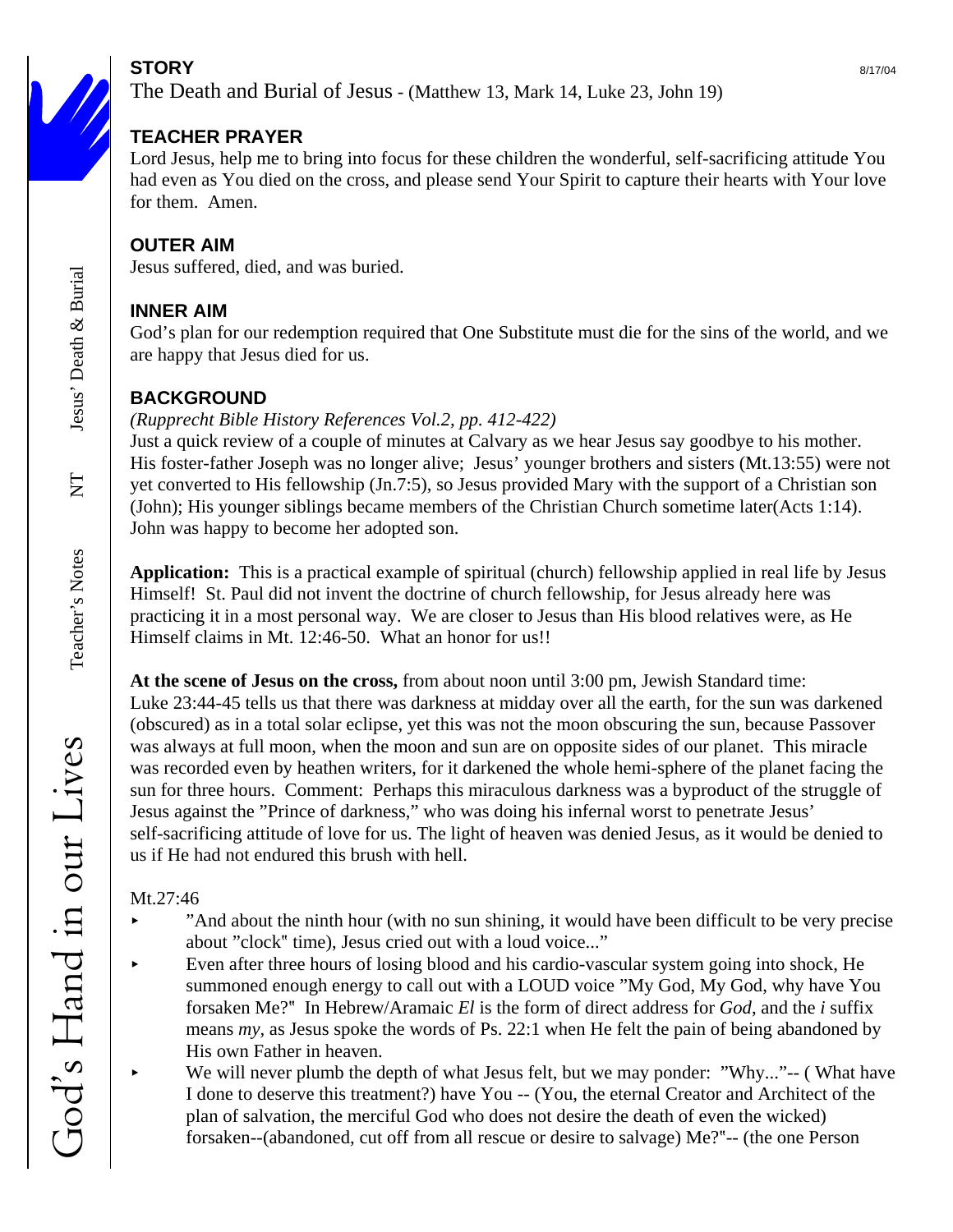who has done nothing to deserve being cast overboard like this, the only totally flawless, blameless human who has ever lived.)

#### Matt 27:47

"Some of those who stood there, when they heard that, said: 'This man is calling for Elijah.'" These Scripturally illiterate bystanders did not recognize Ps.22:1 and perhaps mistook *Eli* as a shortened form of *Elijah*.

John 19:28

- < "After this, Jesus knowing that all things were now accomplished, that the Scripture might be fulfilled, said: 'I thirst.'" Again Psalm 22 came to Jesus' mind as it befit His agony of thirst (due to the parching effect of raging fever and heavy panting in pain).
- $\blacktriangleright$  We most note that "knowing that all things were now accomplished" carries a depth of meaning: by the Spirit John reports that Jesus had arrived at the conviction that His sufferings had accomplished their purpose, for He had gone through the torments of hell, and nothing was left undone that He had been commissioned to do as the Lamb of God for sinners slain. The life He had lived in perfect loving obedience and self-sacrifice could now come to a successful close.

John 19:30 and Luke 23:46 tell us that when He had received the sour wine, He cried with a loud voice, "It is finished!? and "Father, into Thy hands I commend My spirit? (cf. Ps.31:5); He then breathed His last and gave up His spirit. These are the sixth and seventh "words" from the cross, and both of them came during His last conscious moments.

"It is finished" means more than "I am a goner," for it is a loud echo of "all things are now accomplished..? In spiritual content, everything that had ever gone wrong and needed righting in the court of divine justice had been taken care of and properly completed; the obstacle of sin, sins, and sinfulness was successfully removed to the last iota in that moment of His death. The head of Satan had been crushed, and Paradise opened for all mortals. The loudness of His vigorous announcement should ring from every Christian pulpit and echo in every sinner's heart, as Paul expresses: "But thanks be to God, Who gives us the victory through our Lord Jesus Christ!" (I Cor.15:57).

When His spirit (soul, "ghost") left His earthly body, the God-man really died. He entrusted His eternal future into the loving care of His Father, and OUR Father. Hallelujah!

Mt. 27:51

- "And behold, (the Spirit expressly points these out as deserving our attention, due to their import) "the veil of the temple was torn in two from top to bottom."
- $\blacktriangleright$  This three-inch thick, 60' tall by 30' wide room divider between the Sanctuary and the Most Private Sanctuary normally protected the privacy of God's Ark of the Covenant from any intrusion, symbolizing God's unapproachable presence. The only exception was that once a year on the Day of Atonement *(Yom Kippur*) the High Priest was authorized to come in with sacrificial blood to sprinkle on the "Mercy Seat" (place of mercy) for atonement of sins.
- < Since Jesus "by His own blood entered in once [and that was enough!] into the Holy Place, having obtained eternal redemption for us" (Heb. 9:12), the obstructive curtain had no further function; the Old had been superseded by the New!
- $\blacktriangleright$  --"and the earth quaked and the rocks were split" in testimony that a corner of history had been turned; a new Era had been opened by God's almighty hand.
- "...and the graves were opened and many bodies of the saints who had fallen asleep were raised, and coming out of the graves after His resurrection, they went into the holy city and appeared to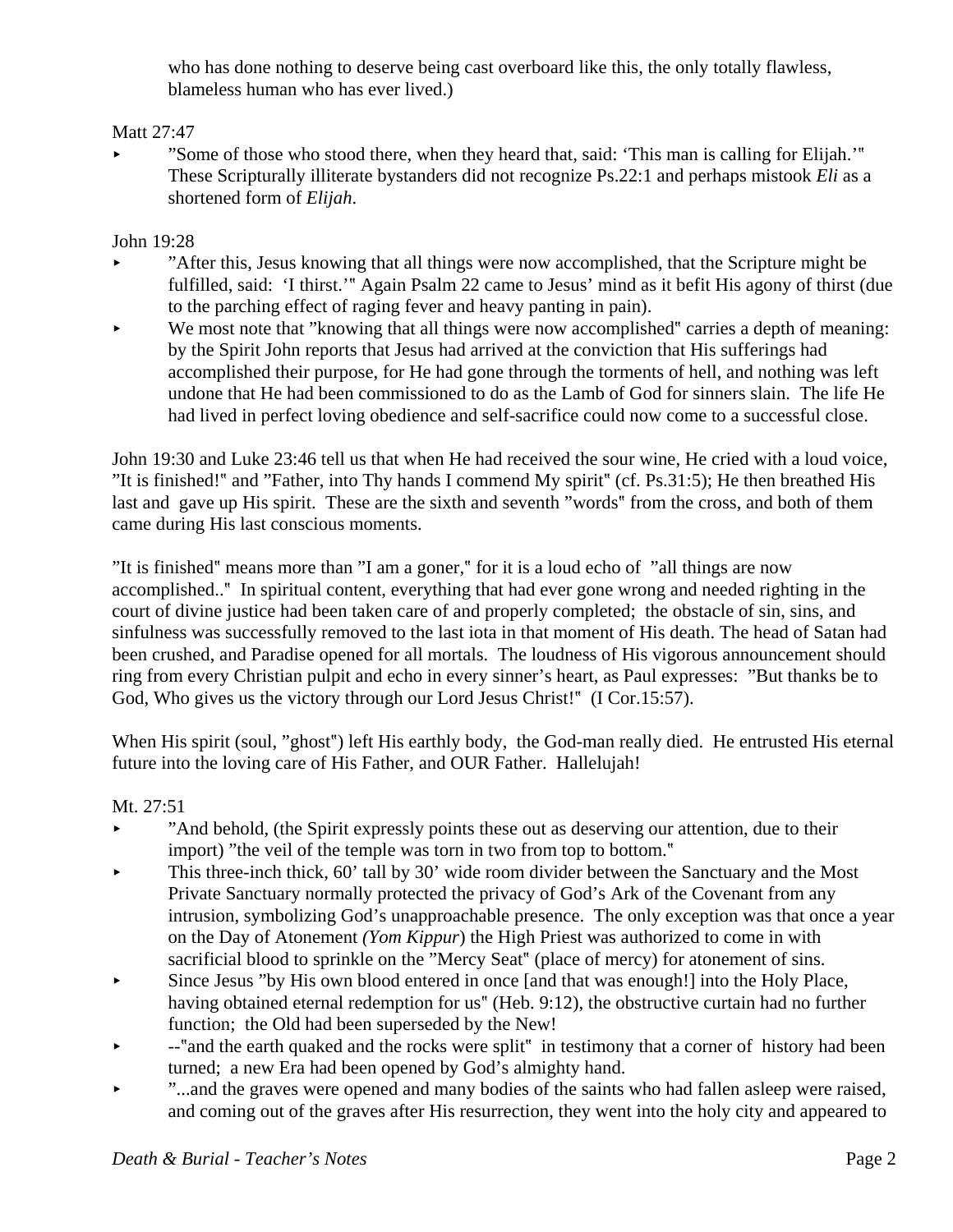many."

- $\blacktriangleright$  First of all, we remember that these were not underground graves, but grottos in hillsides; in these little caverns our brothers and sisters came alive, and on Easter morning they got out to return to their old neighborhoods and their families to prove that the Resurrection was no theory!
- Thus God added a few more instruments of orchestral accompaniment to the grand symphony of victory over death and the grave--in resurrecting some Christian folks who knew from personal experience that Jesus was indeed Savior and LORD.

#### Mt. 27:54

- < The earthquake and its impact on the cemetery scared these tough soldiers, for they made the correct connection between Jesus and God, recognizing that His death had disturbed the universe. Luke comments that the centurion "glorified God? by his recognition that Jesus was a righteous man.
- Perhaps we shall see this man in heaven, a first fruit of Jesus' promise: "If I be lifted up from the earth [upon the cross], I will draw all persons unto  $Me<sup>*</sup>$  (Jn.12:32).

#### Luke 23:38

- And the whole crowd who came together to that sight, seeing what had been done, beat their breasts and returned."
- $\blacktriangleright$  Perhaps they felt as did the Publican of Luke 18, sorry for their cruelty and repentant of their guilt in participating in Jesus' crucifixion.

v.39:

< "But all His acquaintances, and the women (among whom were Mary Magdalene, Mary mother of James and Joses, and the mother of Zebedees' sons--Mt.27:36) who followed Him from Galilee, stood at a distance, watching these things."

#### **The** *coup de grace***: John 19: 31-37**

Saturday, the Sabbath, was only a couple of hours away, since it started at sundown. Mosaic Law required that a corpse not be left exposed overnight (Deut. 21:22-23), so the Jewish officials wanted to move quickly. First, they would brutalize the three men crucified so as to snuff out any flicker of aliveness from their bodies. Breaking their thigh bones with a sledge-hammer would do it, and so this was done with the two criminals.

"But when they came to Jesus and saw that He was already dead, they did not break His legs.? They could see that Jesus had stopped breathing, and other clinical clues [not to be discussed with children] told them that He was past further torture.

"But one of the soldiers pierced His side with a spear, and immediately blood and water came out.? This was a fail-safe and less strenuous way to be sure He was dead; one sharp jab up under the ribcage would puncture liver or heart or aorta; the blood did not spurt as from a beating heart, but as from a pool in one of the ventricles. It is more difficult to figure whether this and the water (clear fluid?) was a miracle or not; the prophecies that were fulfilled as to His bones not being broken (Ex.12:46 as the Antitype of the Passover Lamb) and His side being pierced (Zech. 12:10) are called to our attention, but we have no prophetic notation about the blood or water. Jesus still retains the five deep wound-marks on His glorified body and will retain them through Judgment Day as testimony to both believer and unbeliever (Rev.1:7) of His self sacrifice for sinners.

Matt. 27:56-61 Jesus' corpse awaited claiming by family or friends. The three hours between His death and sundown was a busy time. Joseph went to Pilate with his request to be allowed to claim the body;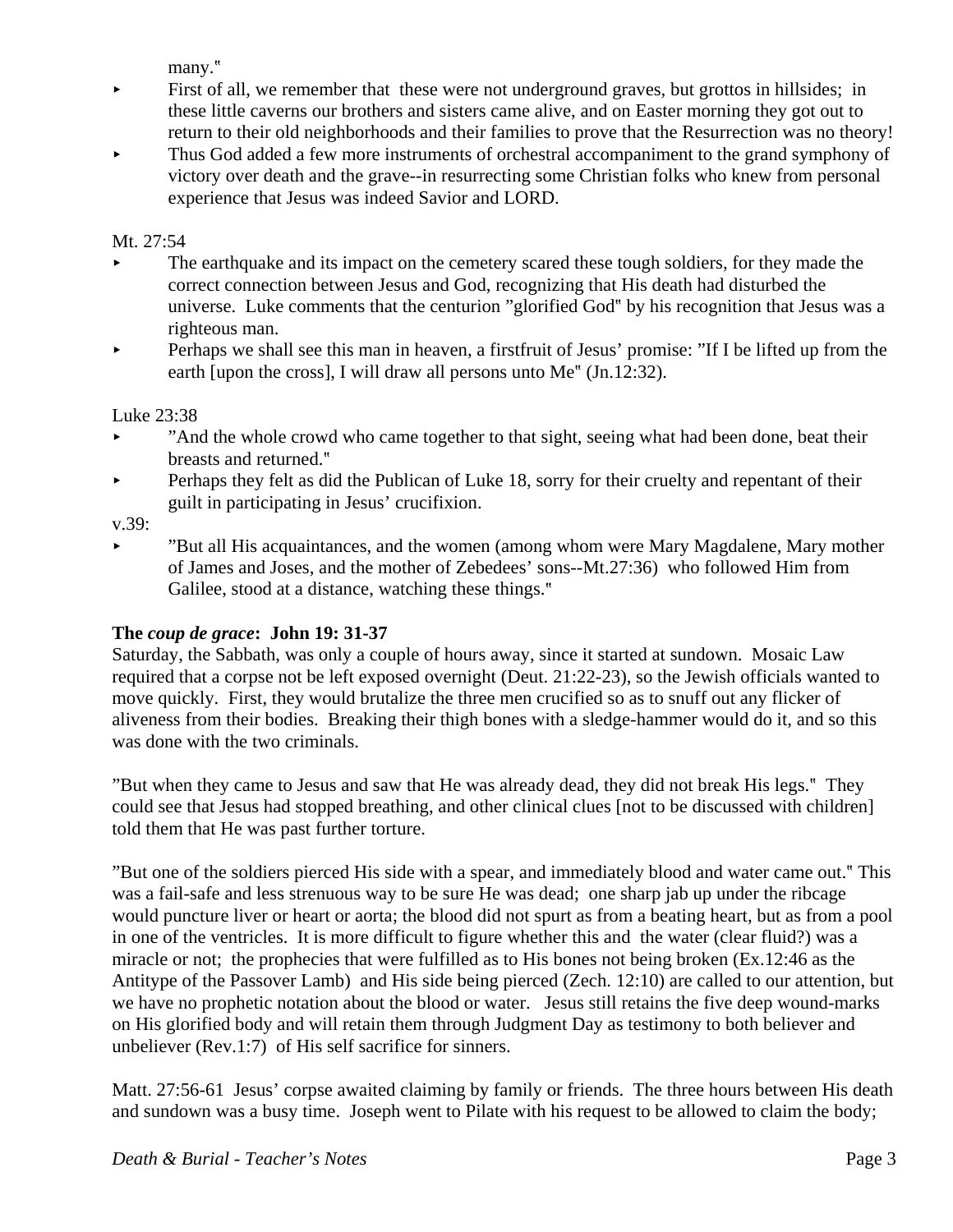Pilate sent for the centurion in charge to see if Jesus had already died; he reported the fact that Jesus was dead; Pilate authorized Joseph's claim to the body, and Joseph (with help from others--though none of the eleven, probably) proceeded with such meager funeral preparations as he could for a hasty entombment so that he and the others could get home yet before sundown.

We are told that Nicodemus (John 19:39-40) was another attendant in this last-hour rush to place Jesus' body to rest. This is the same Nicodemus who had gotten acquainted with Jesus early on (John 3) and was also a member of the Council, who nevertheless had defended Jesus at a Council meeting some six months earlier (Jn.7:50-53) who now came to His side with a large amount (70 to 100 pounds) of pickling spices to pack around the corpse to delay decay; this was the normal Jewish practice for embalming a corpse. Close by was the "garden" with Joseph's cemetery plot, so they could manage to do all this and still get home by sunset if they hurried; whatever else needed doing to complete the burial would have to wait for later, because the Law forbade physical activities on Saturday, the Sabbath.

[ Of course, by time they got back to the grave site very early on Sunday morning, it was absolutely too late for a funeral, because Jesus was up before anybody else, wide awake in His glorified body which had been miraculously kept from cellular decay (Ps.16:10)!! ]

Joseph of Arimathea deserves some attention because he was also a member of the Supreme Council (Sanhedrin), was a righteous--rather than a hypocritical--Pharisee, had voted against the Council's condemnation of Jesus (Mk.14:64), and had become convinced that the Messiah he had long expected had now arrived in the person of Jesus. In devoted love he quickly wrapped Jesus' body in a clean linen shroud, with helpers carried it to the tomb recently carved out of the rocky hillside for his own use, hurriedly laid the body there, intending to return on Sunday morning to continue the burial (Luke 23:55-56); he (and helpers ?) closed the opening with a large slab of rock that could be rolled into its groove to keep varmints out of the gravesite, and they went home, feeling pretty sad about everything.

#### **STUDENT PRAYER**

I am ready and willing to search the scriptures today for the truth about my Savior, and to reflect on who I am in His sight. I want to know Jesus first, myself second, and then everyone else as people You have loved so unselfishly. Amen.

#### **PRESENTATION**

Present the lesson by telling the account as a harmony of the four gospels.

#### **APPLICATIONS**

- 1. Regarding Christian funeral, burial, interment: as our Savior brought life and immortality to light, , our death and burial are actually but a process by which we will receive our share in His life and immortality. Our bodies will sleep in the graves until Christ awakens them on Resurrection Morning; until then our souls will be in His keeping pending reuniting with our glorified bodies at the Judgment. Because we don't understand eternity, we don't know how to describe the condition of souls between death and Judgment Day.
- 2. Further, Jesus' life, death, and resurrection are the three great pillars of Biblical truth and thus of Christian theology. His life, in obedience to the will of God filled up the defects of our sins; His death was a final requirement as payment for the debt of sins; His resurrection provides public notice that the whole program of salvation was successful. The apostle Paul in particular was sponsored by Jesus to spell it out (justification, redemption, atonement, reconciliation) from